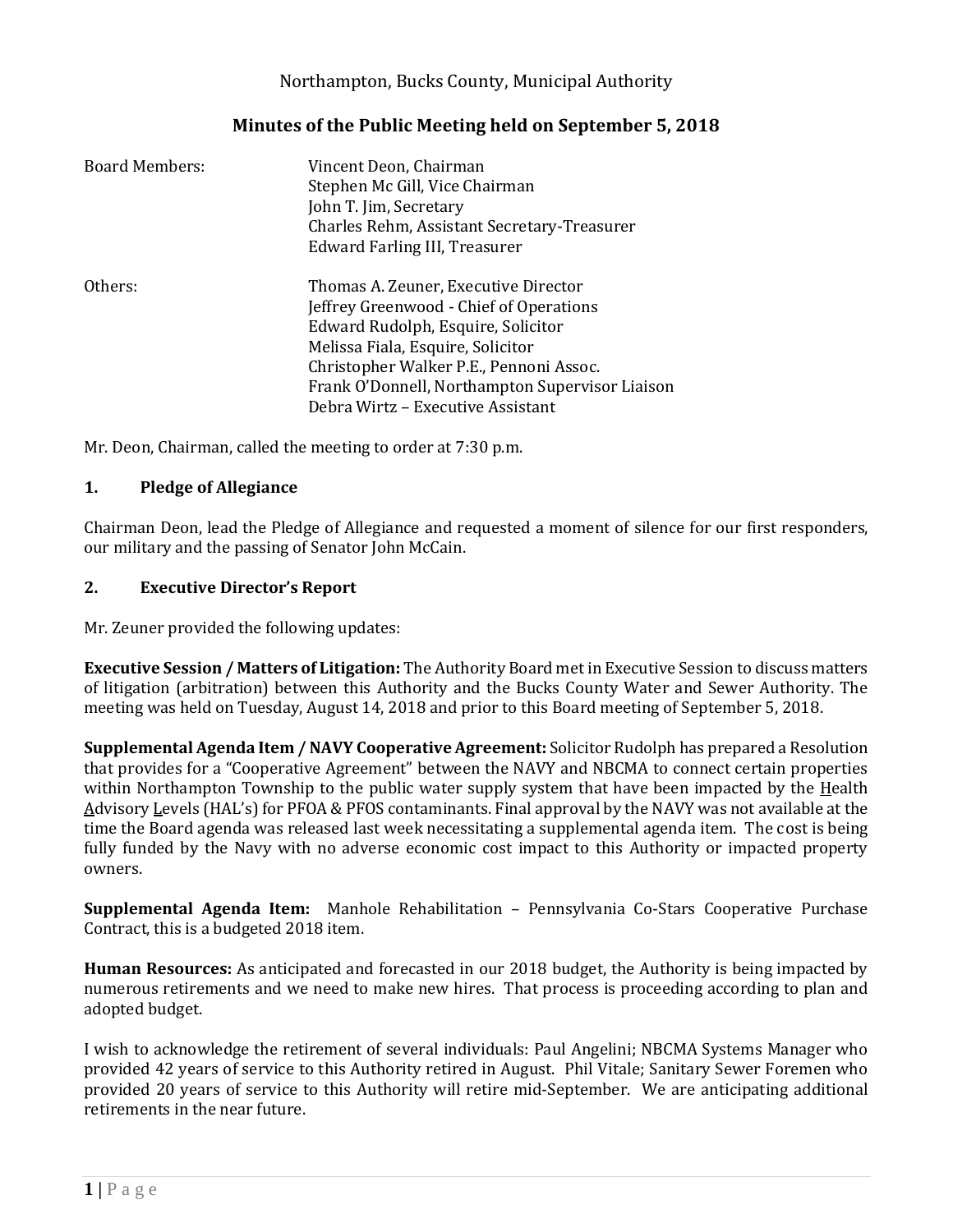I am pleased to announce that Mark Chapman has been promoted to "Sanitary Sewer Foreman" from his former role as "Master Technician"

I am also pleased to announce the following changes to the Authority organization:

- Robert Tagert has been recruited as Chief Technical Director (start date September 17<sup>th</sup>)
- An additional three (3) Ir. Technicians were hired with start dates in September and October

**Supreme Court Ruling – Union Membership**: On June 27, 2018 the United States Supreme Court, in Janus v. AFSCME, Council 31, 2018 US Lexis 4028 (2018) decided that non-union member employees in the public sector could no longer be required to contribute an "agency fee" to the representative union. Specifically, States and public-sector unions may no longer deduct agency fees from employees who decline to join the union.

Please refer to a memorandum I authored that addresses the case in greater detail dated August 31, 2018.

**Open House:** The Northampton Township Tax Collector will be moving into their new offices in September. Once that transition is complete, we will confirm a date for an "Open House" which would include opening the "time capsule" from our former administrative facility (dated 1976), a dedication ceremony and tours of our new facility by the public.

**Administrative Building Renovations update**: Most building revocation are complete with only punch list items remaining to be addressed.

The pole mounted exterior lighting at our new administrative offices for the most part is nonfunctional and replacement is outside the scope of the original electrical renovation contract. Through our consulting engineer (Pennoni Associates) the Authority has engaged the firm Tri-M Group, LLC of Allentown PA at a cost of \$2,445.00 to investigate and make recommendations to upgrade the technology of our existing light standards for high efficiency and life cycle. We did obtain a cost estimate for replacement of the lights standards, but the cost was very high. By replacing the inner working of our existing light standards to the latest technology may save us a significant expense over the complete replacement scenario.

We anticipate the street signs for the Authority and Tax Collector along Bustleton Pike and Upper Holland Road will use a "wrap" technology as used in many advertising programs. Due to our hours of operation and costs associated with an upgrade to the electrical system required, the street signs will not be rear illuminated.

**PMAA Annual Conference:** The Annual Pennsylvania Municipal Authority's Association (PMAA) will be holding its Annual Convention in Erie, PA September 9<sup>th</sup> through 12<sup>th</sup>. Several Staff and Board members will be in attendance.

**On Demand Energy ®:** The Authority is working with On Demand Energy® of Pittsburg, Pennsylvania to obtain long term competitive market quotes for electricity and natural gas for our thirty-six (36) electrical and natural gas energy accounts. On Demand Energy ® is a sponsored program provider to the Pennsylvania Municipal Authorities Association (PMAA) and the Pennsylvania Association of Township Supervisors (PSAT). Authority representatives will be meeting with On Demand Energy® at the PMAA Conference in Erie, Pennsylvania to review our program and report on our findings and recommendations at our October or November Board meeting for Board consideration.

**H2O Cross Connection Control Administrative Services**; In June 2018 the Authority entered into a professional services contract with National Water Specialties Company to manage our water cross connection control administration. Bob Tagert our new "Chief of Technology" will be leading this effort for the Authority once his employment begins. Bob has past A.S.S.E. Backflow Tester Certifications to his credit and brings that experience to our program.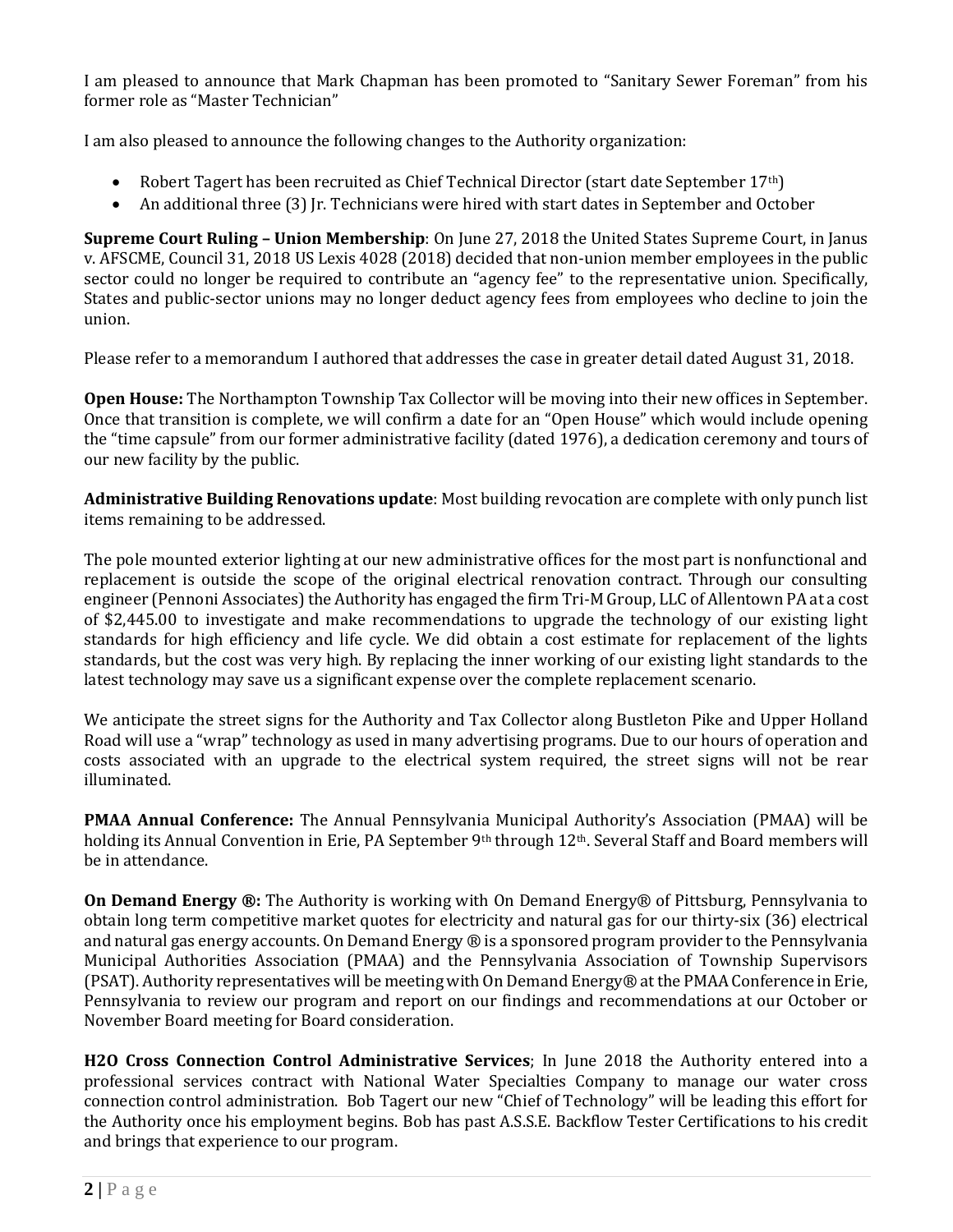**Bucks County Water and Sewer Authority- Neshaminy Interceptor Rehabilitation:** We have received notice from Carroll Engineering that the Bucks County water and Sewer Authority are going the by C.I.P.P. lining of the Neshaminy Interceptor in the very near future. Their plan bypass pumping has been forwarded to this Authority.

**October 3rd NBCMA Board Meeting / Board Q & A Session**: The Authority engaged Pennoni Associates to prepare a report on the impact of PFOA & PFOS contaminants in the Authority's drinking water. The report dated was completed by Tony Sauder P.E. and Christopher Walker P.E. In consultation with Chairman Deon, Pennoni has been asked to attend our October public meeting of the Authority Board to review the report and have an Q & A Session between the Authority Board and its professionals as an agenda item.

## **3.** C**itizens' Concerns**

None

# **4. Approval of the Minutes of August 1, 2018**

A motion (Deon-McGill) made to approve the Minutes of August 1, 2018 passed with 5 ayes.

## **5. Check Requisitions / Accounts Payable**

A motion (Farling-Rehm) adopting the following resolutions passed 5 with ayes.

**Requisition No. 2150** dated 08/07/2018 in the amount of \$260,485.97 **Requisition No. 2151** dated 08/22/2018 in the amount of \$996,333.89 **Requisition No. 2152** dated 09/05/2018 in the amount of \$284,764.99

The major items paid under **Requisition No. 2150** are as follows: Custom Care Property Maintenance - \$\$2,030.00; LBI Construction, LLC - \$247,602.10; M.J. Reider Assoc. - \$1,420.00; PECO - \$7,776.25.

The major items paid under **Requisition No. 2151** are as follows: A.C. Schultes, Inc. - \$16,360.00; BCWSA - \$4,600.00; BCWSA - Sewer - \$405,561.12; BCWSA - Water - \$194,714.18; Chet's Printing - \$1,60.00; Core & Main LP - \$7,158.05; Corrpro - \$3,750.00; CSL Services Inc. - \$17,950.00; Electri Tech Inc. - \$63,239.19; Independence Blue Cross - \$9,035.63; Karl Hops Inc. - \$1,965.74; Larry Jones - \$6,987.00; LBI Construction, LLC - \$3,168.00; M.J. Reider Assoc. - \$3,174.00 Myco Mechanical - \$21,254.25; Pennoni Assoc. Inc. - \$30,601.59; Phillips & Donovan Architects LLC - \$1,640.57; PMAA - \$2,490.00; Rogers Mechanical Co. - \$5,585.00; Teamster Health & Welfare Fund - \$18,962.16; Upper Southampton Post Office - \$5,000.00; Verizon - \$1,699.51; White Oak Landscaping; \$75,000.00 for payroll and BCWSA Disputed - \$82,002.06.

The major items paid under **Requisition No. 2152** are as follows: Chet's Printing - \$1,585.00; Electri Tech Inc. - \$5,949.12; First National Bank of Newtown \$59,129.38; Gran Turk Equipment - \$2,985.37; Karl Hops Inc. - \$1,000.32; Kennedy Culvert - \$4,500.00; Link Computer Corp. - \$3,532.20; Look First Technology - 2,480.75; M.J. Reider Assoc. - \$1,894.00; PECO - \$6,838.80; RIO Supply Inc. - \$2,539.40; Rudolph Clarke LLC - \$49,315.91; Sands Ford of Red Hill - \$56,424.00; Waste Management - \$1,281.97; and \$75,000.00 for payroll.

## **6. Reduction Letter of Credit – Toner Homes NTPN LLC**

A motion (Farling-Rehm) made to approve the reductions in the Letters of Credit with Tompkins VIST Bank for Toner Homes Northampton LLC (444 St Leonards Subdivision) LOC# 540001950 in the amount of \$2,941.20 and LOC# 540001951 in the amount of \$784.00 in accordance with the Pennoni Assoc. Inc. review letter of August 21, 2018 passed with 5 ayes.